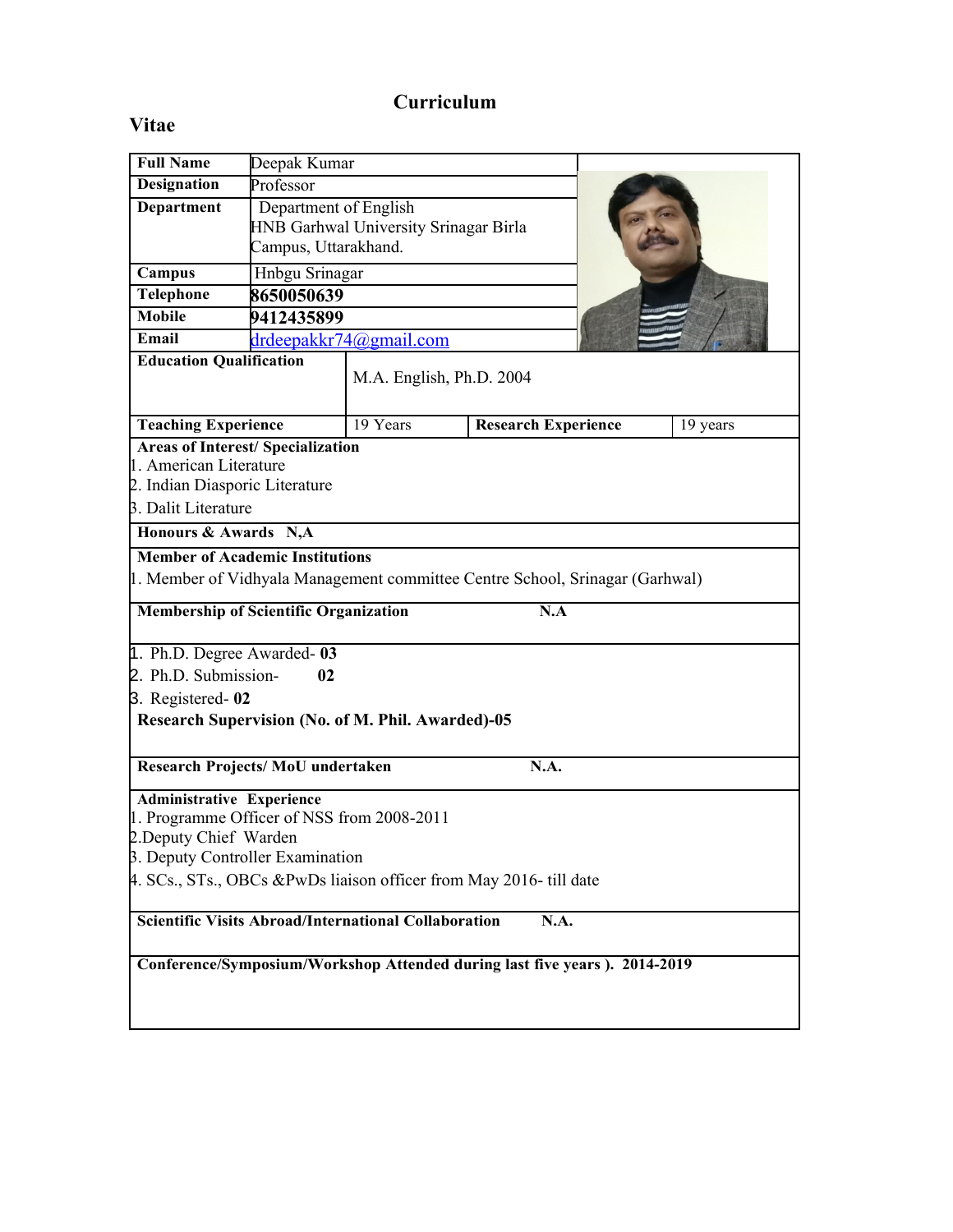#### **National**

- 1. Participated in National Workshop: General Semantic as a Human Science HNBGU Srinagar Garhwal 2014.
- 2. Participated in National Conference IIT Roorkee presented the paper on Bharti Mukharjee's Jasmine: Cultural Dichotomy and Rootlessness 2015.
- 3. Participated in National Conference Role of Higher Education System in Context of Socio-Economic and Scientific Standards Govt. PG College Jaleser, Etah (UP) presented the paper on Role of Higher Education in the Society to Empower the Women 2015.
- 4. Participated in International Workshop on Creative Writing "Saraswati Muses" Department of English H.N.B.G.U Srinagar Uttarakhand 8-9 Sept. 2015.
- 5. Participated in International Conference on Advances in Science, Engineering and Technology ICASET presented the paper on A Study of Technique of Translation: Literal, Cultural and Artistic 29-30 Jan. 2016.
- 6. Participated in XII International Conference on Of RASE on William Shakespeare through the Ages Dr. K. N. Modi University Newai, Rajasthan presented paper on Theatre As The Medium of Communication In The Age of Shakespeare November 5-6, 2016.

**Conference/Symposium/Workshop Organized during last five years (2014-2019)** n/a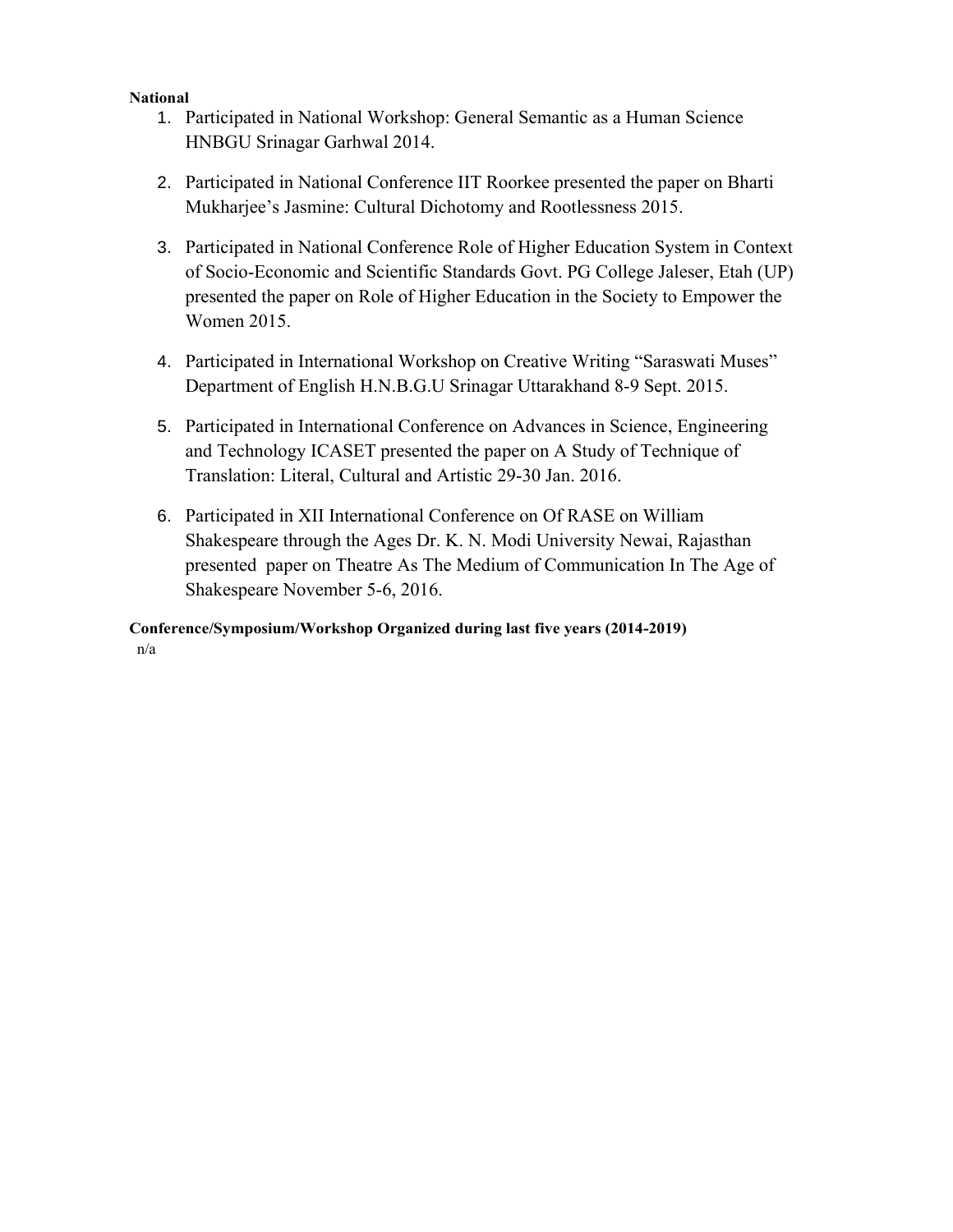#### **Best Peer-Reviewed Publications 2014 onwards :**

### **Journals:**

- 1. Feminism and Feminist Consciousness in Short Fiction of Alice Munero, Research Scholar An International Refereed Journal of Literary Exploration Impact Factor 0.793(IIFS), 151-156, ISSN: 2320-6101, (2014).
- 2. Cultural and Patriarchal Dominance of Woman in Alice Munero's Selected Stories, Research Scholar an International e-Journel of Literary Exploration, 3, 41-48, ISSN:2320-6101, (2015).
- 3. The crisis of unblongingness in V.S. Naipaul's: Magic Seeds, Indian Scholar An International Multidisciplinary Research e-journal ISSN 2350-109X Vol. I Issue IV Page No 57-61.
- 4. A woman of Wounded Psychic, victim of segregation and chaos in Bharati Mukharji's Wife, Research Scholar an International E-Journal of Literary Exploration, ISSN NO 2320-6101, Vol. 3 Issue IV, Page No 263-267.
- 5. Women at the margin: A Cultural and Patriarchal discourse in Alice Munro's selected stories, The Challenge, Vol. 24 Issue No 2, July – Dec. 2015 ISSN 2278- 29499.
- 6. Use of political Rhetorical in William Shakespeare's Julius Caeser, the Vadic Path a Quarterly English Journal of G.K Vishwavidyalaya Haridwar, ISSN 0970- 1443, Vol. XC (NO. 3&4) July- Sep/ Oct- Dec. 2015, Page No. 54-67.
- 7. A woman of wounded psychic, Victim of Segregation and chaos in Bharti Mujkharje's Wife. Research Scholar an International e-Journal of Literary Exploration, ISSN NO 2320-6101, Vol. 3 Issue IV, Nov.2015.
- 8. Bharti Mujkharje's Jasmine, Cultural Dichtomy and Rootlessness. Criterian International journal of English Vol VII,Isue II, April 2016.
- 9. "Confessional Moods in the Poetry of Kamala Das". (Veda's Journal of English Language and Literature (JOELL) An International Peer Reviewed Journal), Jan-March 2018, Vol. 5, Issue 1, pp.373-378. ISSN: 2349-9753.
- 10. Mysticism and thematic fulfillment: A Critical Analysis of L.H. Myers Novels, Research Scholar An International Refereed e-Journal of Literary Explorations. ISSN-2320-6101 Vol. 5 Issue II, May, 2017
- 11. An Exploration in Hindu mith and reality: A critical survey of Myers works, Indian scholars An International multidisciplinary research E journal, ISSN 2350 – 109X Vol. 3 issue IV June, 2017
- 12. "Transforming Myth in the Behaviour of Shashi Deshpande's: Women Protagonist". (International Journal of English Language, Literature in Humanities (IJELLH) Indexed, Peer Reviewed (Refereed) Journal), February 2018, Vol. 6, Issue 2, pp.746-754 ISSN: 2321-7065.